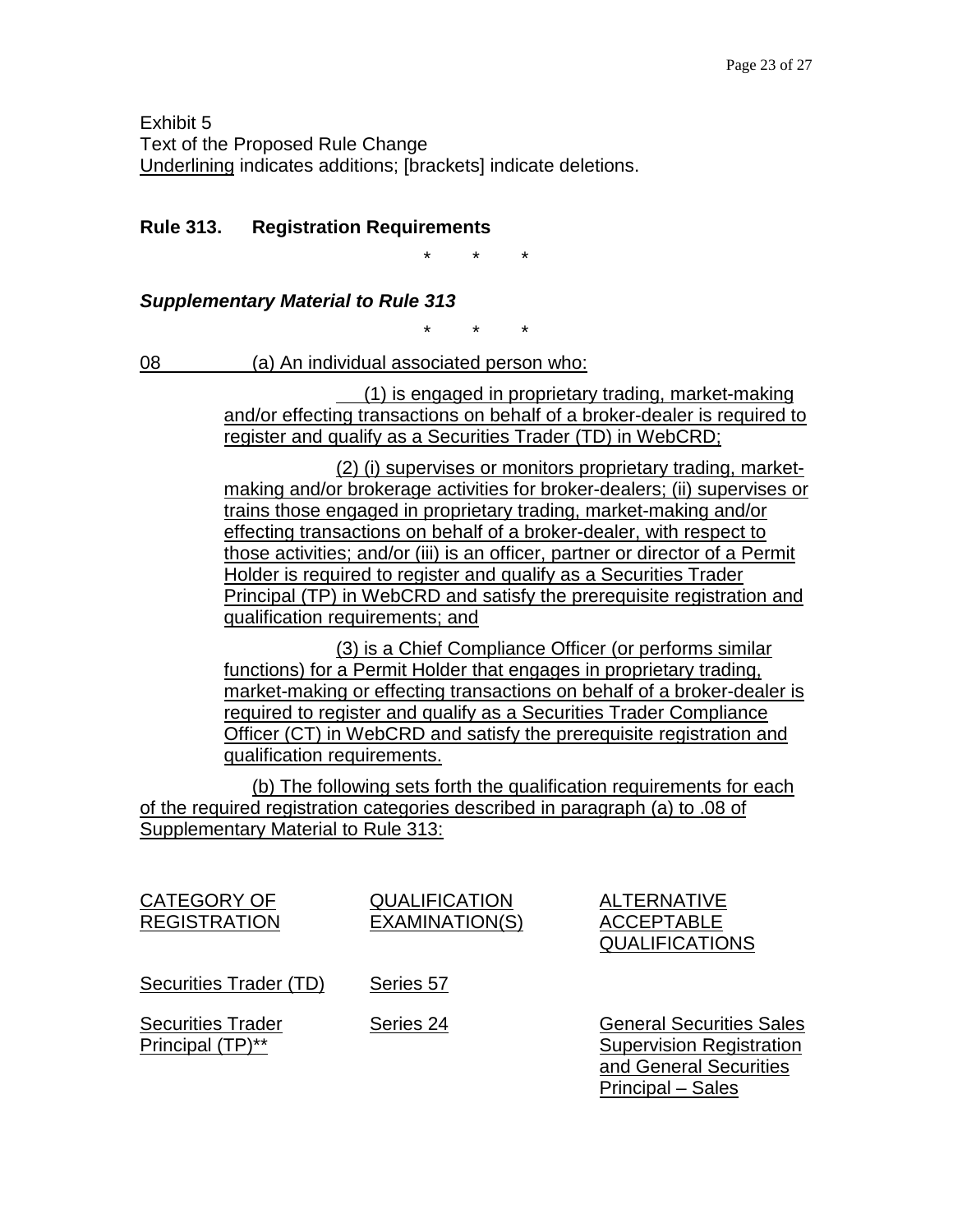Supervisor Module Registration (Series 9/10 and Series 23)\*

Securities Trader Compliance Officer (CT)

Series 14 General Securities Principal Registration (GP) or Securities Trader Principal (TP) (Series 24)

\*Because the Series 23 is not available in WebCRD, each applicant must provide documentation of a valid Series 23 license upon request for the Series 24 registration in WebCRD.

\*\*Securities Trader Principals' (TP) supervisory authority is limited to supervision of the securities trading functions of members, as described in paragraph (a)(2) of .08 of Supplementary Material to Rule 313 and officers, partners, and directors of a member.

\* \* \*

### **Rule 604. Continuing Education for Registered Persons**

(a) (1)-(2) No Change.

(3) *Required Programs.* For purposes of this Rule, the Exchange offers the following Regulatory Elements for Exchange registered persons: the S201 Supervisor Program for registered principals and supervisors[; the S501 Series 56 Proprietary Trader Continuing Education Program for Series 56 registered persons,] and the S101 General Program for Series 7, Series 57, and all other registered persons.

\* \* \*

(b) [*In-house Delivery of Regulatory Element*: Members will be permitted to administer the Regulatory Element of the Continuing Education program to their registered persons by instituting a firm program acceptable to the Exchange. The following procedures are required:

(1) Senior Officer or Partner in Charge. The Member has designated a senior officer or partner to be responsible for the firm's delivery of the Regulatory Element of the Continuing Education program.

(2) Site Requirements. The location of all delivery sites will be under the control of the Member. Delivery of Regulatory Element continuing education will take place in an environment conducive to training (*i.e.*, a training facility, conference room or other area dedicated to this type of purpose would be appropriate. Inappropriate locations would include a personal office or any location that is not or cannot be secured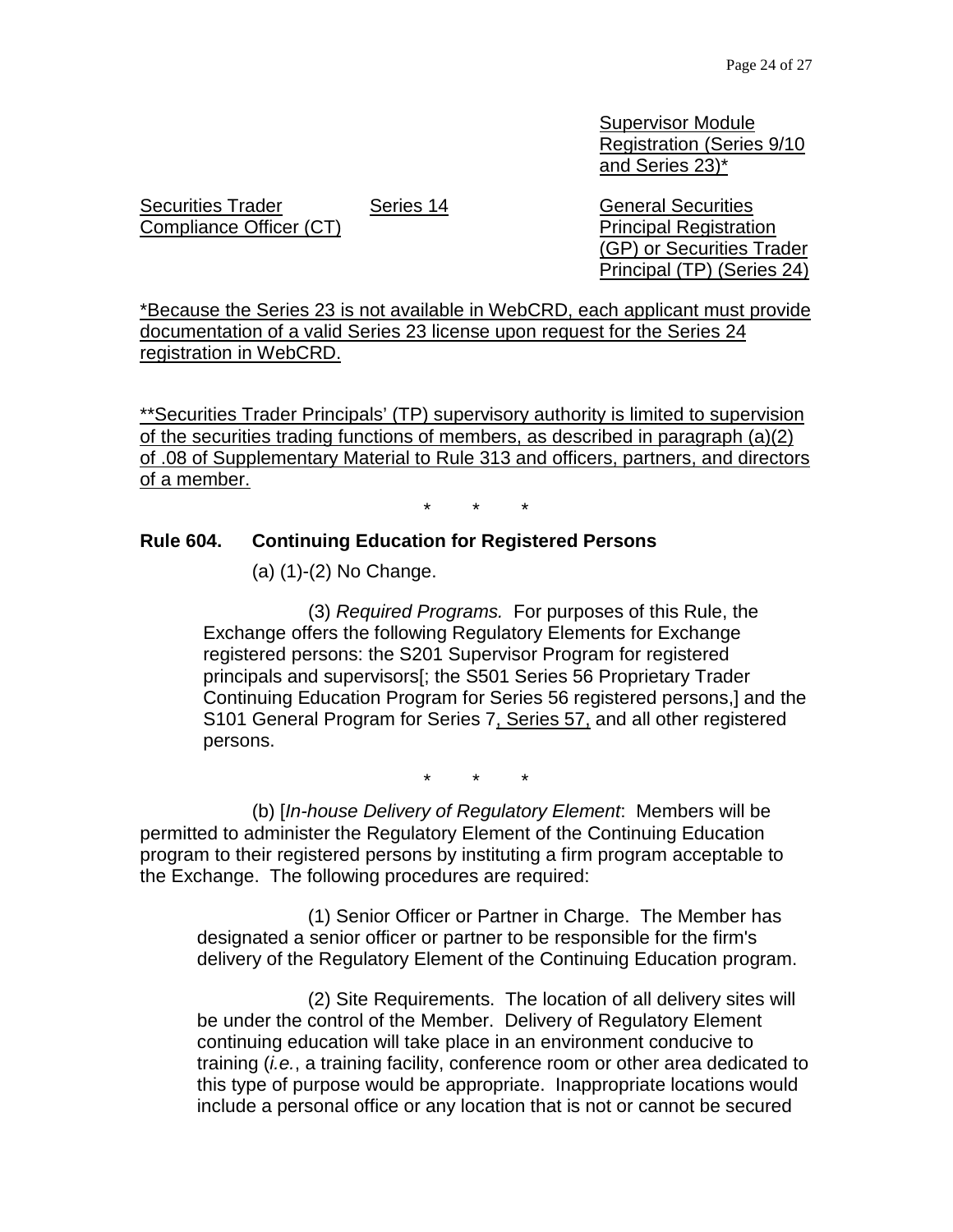from traffic and interruptions). Where multiple delivery terminals are placed in a room, adequate separation between terminals will be maintained.

(3) Technology Requirements. The communication links and firm delivery computer hardware must comply with standards defined by the Exchange or its designated vendor.

(4) Supervision. The Member's written supervisory procedures must contain the procedures implemented to comply with the requirements of its delivery of Regulatory Element continuing education. The Member's written supervisory procedures must identify the senior officer or partner designated pursuant to paragraph (b)(1) above and contain a list of individuals authorized by the Member to serve as a proctor. Member locations for delivery of Regulatory Element continuing education will be specifically listed in the Member's written supervisory procedures.

(5) Proctors. All sessions will be proctored by an authorized person during the entire Regulatory Element continuing education session. Proctors must be present in the session room or must be able to view the person(s) sitting for Regulatory Element continuing education through a window or by video monitor. The individual responsible for proctoring at each administration will sign a certification that required procedures have been followed, that no material from Regulatory Element continuing education has been reproduced, and that no candidate received any assistance to complete the session. Such certification may be a part of the sign-in log required under paragraph (b)(6) below. Individuals serving as proctors must be individuals registered with the Exchange as "proctors" and supervised by the designated senior officer/partner for purposes of Member delivery of Regulatory Element continuing education. Proctors will check and verify the identification of all individuals taking Regulatory Element continuing education.

(6) Administration. All appointments will be scheduled in advance using the procedures and software specified by the Exchange, its agent or designated vendor to communicate with the Proctor system and the FINRA's CRD System. The Member/proctor will conduct each session in accordance with the administrative and appointment scheduling procedures required by the Exchange or its designated vendor. A sign-in log will be maintained at the delivery facility. Logs will contain the date of each session, the name and social security number of the individual taking the session, that required identification was checked, the sign-in time, the sign-out time, and the name of the individual proctoring the session. Such logs are required to be retained pursuant to Securities Exchange Act of 1934 Rules 17a-3 and 17a-4. No material will be permitted to be utilized for the session nor may any session-related material be removed.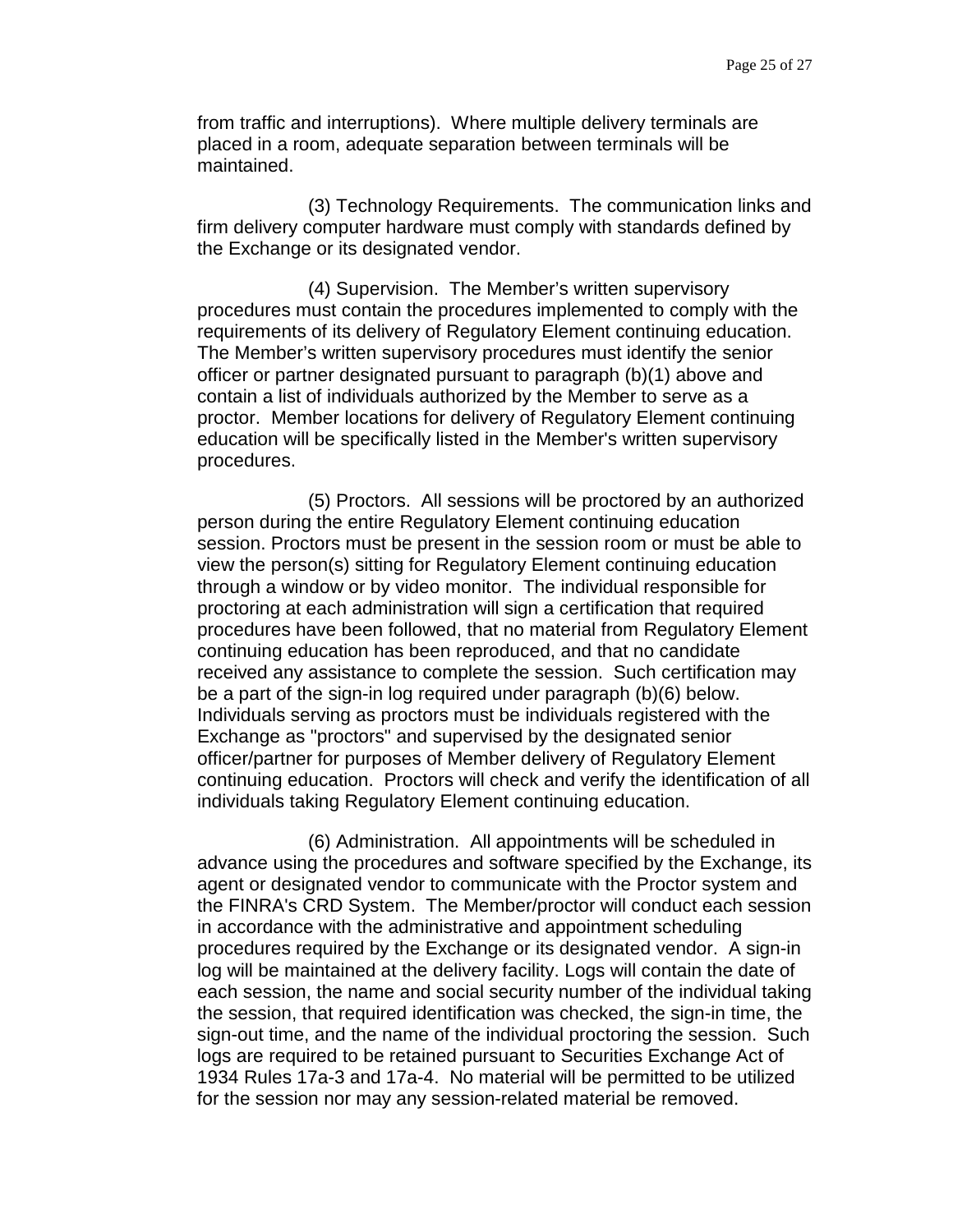Delivery sites will be made available for inspection by the SROs. Before commencing in-firm delivery of the Regulatory Element continuing education, Members are required to file with their Designated Examining Authority ("DEA"), a letter of attestation (as specified below) signed by a senior officer or partner, attesting to the establishment of required procedures addressing senior officer or partner in-charge, supervision, site, technology, proctors, and administrative requirements.

Letter of Attestation for In-Firm Delivery of Regulatory Element Continuing Education

(Name of senior officer or partner) has established procedures for delivering Regulatory Element continuing education on its premises. I have determined that these procedures are reasonably designed to comply with SRO requirements pertaining to in-firm delivery of Regulatory Element continuing education, including that such procedures have been implemented to comply with senior officer or partner in-charge, supervision, site, technology, proctors, and administrative requirements.

#### Signature

Printed name

Title (Must be signed by a Principal Executive Officer (or Executive Representative) of the firm)

Date.

(7) Annual Representation. Each Member will be required to represent to the Exchange, annually, that they have continued to maintain, and reasonably believe that they have complied with, all required procedures outlined in paragraphs (b)(1)-(b)(6) above for the previous year. Such attestation must be signed by a senior officer or partner.

(8) Definition of Senior Officer/Partner. For purposes of paragraph (b) of this rule, "senior officer or partner" means the chief executive officer or managing partner or either (A) any other officer or partner who is a member of the Member's executive or management committee or its equivalent committee or group or (B) if the Member has no such committee or group, any officer or partner having senior executive or management responsibility who reports directly to the chief executive officer or managing partner. If the chief executive officer or managing partner does not sign the attestation, a copy of the attestation shall be provided to the chief executive officer or managing partner.] *Delivery of*